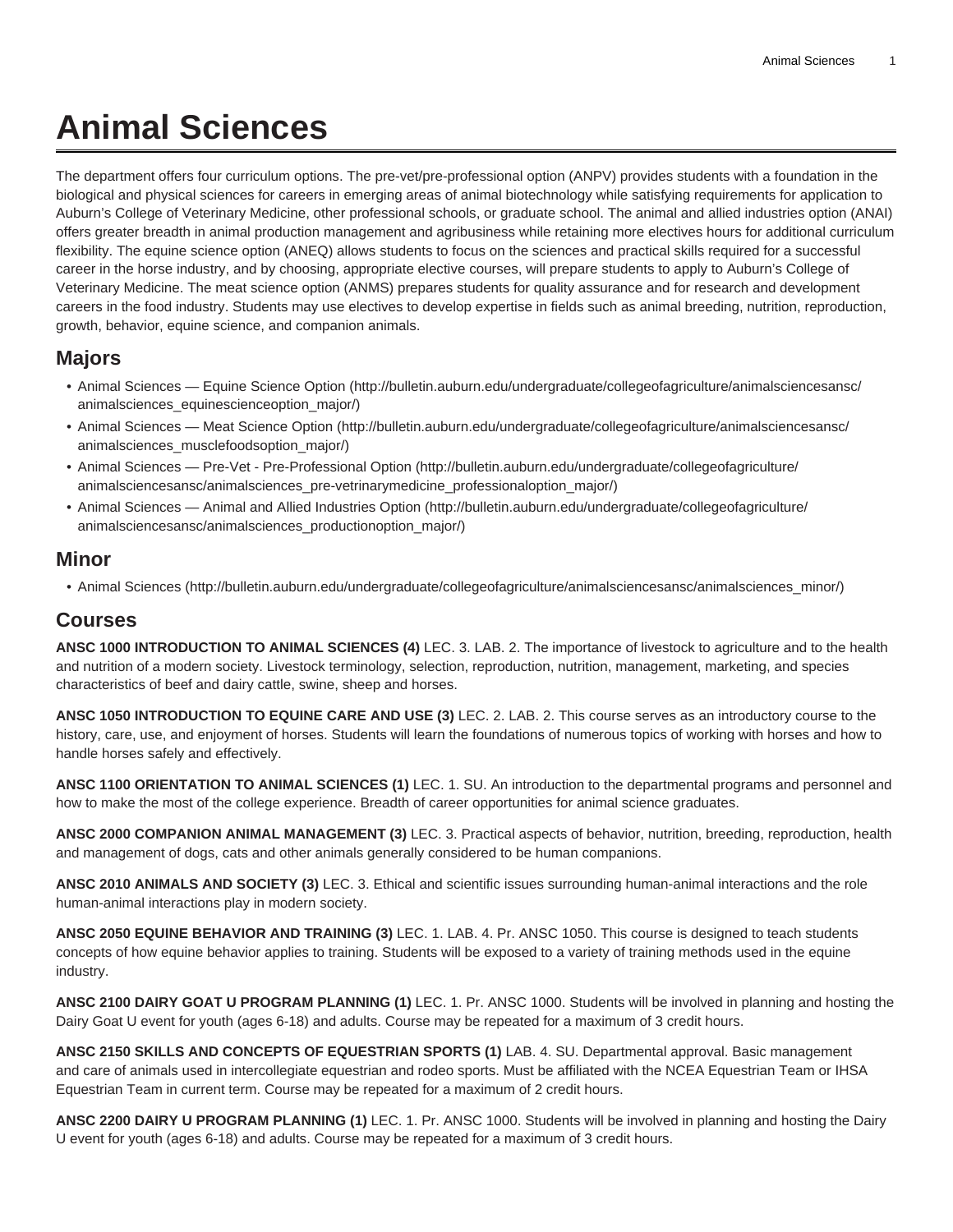**ANSC 2300 BEEF U PROGRAM PLANNING (1)** LEC. 1. Pr. ANSC 1000. Students will be involved in planning and hosting the Beef U event for youth (ages 6-18) and adults. Course may be repeated for a maximum of 3 credit hours.

**ANSC 2400 HORSE U PROGRAM PLANNING (1)** LEC. 1. Pr. ANSC 1000. Students will be involved in planning and hosting the Horse U event for youth (ages 6-18) and adults. Course may be repeated for a maximum of 3 credit hours.

**ANSC 2720 THE MEAT WE EAT (3)** LEC. 3. Foundation course on the global meat industry with emphasis on meat products, modern processing techniques, concepts of food safety, sanitation, inspection, grading and meeting consumer demands.

**ANSC 2910 PRACTICUM IN LIVESTOCK WELFARE AND MANAGEMENT (2)** LAB. 6. Pr. ANSC 1000. Departmental approval. Hands-on laboratory teaching applied management of livestock species, including horses, cattle, swine and small ruminants, using modern equipment and techniques.

**ANSC 3000 HERD HEALTH MANAGEMENT (3)** LEC. 3. Pr. ANSC 1000. The prevention and control of the major diseases of farm animals and the development of herd health programs.

**ANSC 3150 EQUINE MARKETING (3)** LEC. 3. Pr. ANSC 1000 and (ECON 2020 or ECON 2023 or ECON 2027). Practical concepts of equine marketing including evaluating the horse, assessing the market, targeting customers, and presenting the horse.

**ANSC 3300 INTRODUCTORY LIVESTOCK EVALUATION AND MARKETING (2)** LAB. 6. Pr. ANSC 1000. Comprehensive study of live animal and carcass evaluation techniques used in the selection and marketing of beef cattle, swine and sheep. The development of decision-making oral communication skills is emphasized.

**ANSC 3400 ANIMAL NUTRITION (4)** LEC. 3. LAB. 2. Pr. (CHEM 2030 or CHEM 2070 or CHEM 2077) and (BIOL 1030 or BIOL 1037). Principles and practice of animal nutrition, nutrient contents of feedstuff, and diet formulation.

**ANSC 3410 ANIMAL METABOLISM AND NUTRITION (3)** LEC. 3. Pr. (CHEM 2030 or CHEM 2070 or CHEM 2077) and (BIOL 1030 or BIOL 1037 or POUL 3150). Principles of animal nutrition and nutrient metabolism and a study of nutrients and their utilization by animals.

**ANSC 3420 APPLIED ANIMAL FEEDING AND NUTRITION (3)** LEC. 2. LAB. 1. Pr. ANSC 3410. Feedstuffs, diet formulation, and feeding practices applicable to the well-being and performance of economically important livestock and companion animals.

**ANSC 3500 ANIMAL BREEDING (3)** LEC. 3. Pr. ANSC 1000 and (STAT 2510 or STAT 2513 or BIOL 3000 or BIOL 3003 or AGRI 3000). Genetic and environmental effects of animal differences. Selection and mating systems used in the improvement of domestic animals with an emphasis on livestock.

**ANSC 3600 REPRODUCTIVE PHYSIOLOGY (4)** LEC. 3. LAB. 2. Pr. ANSC 1000 and BIOL 2510. Comparative anatomy, physiology and endocrinology of animal reproduction; principles of reproductive biotechnologies used to enhance reproductive efficiency in mammalian systems.

**ANSC 3610 ANIMAL GROWTH AND DEVELOPMENT (4)** LEC. 3. LAB. 2. Pr. ANSC 1000 and (BIOL 1030 or BIOL 1037). Biology of prenatal and postnatal growth of meat animals, emphasizing muscle, adipose, and bone tissues from a molecular, cellular, endocrine perspective. Application of concepts to improve rate, efficiency, and composition of growth.

**ANSC 3650 PHYSIOLOGY OF EQUINE ATHLETE (3)** LEC. 3. Pr. ANSC 1000 and BIOL 2510. Selection and development of the horse for athletic performance; exercising, training, and fitness conditioning for performance horses.

**ANSC 3700 MUSCLE FOODS (4)** LEC. 3. LAB. 2. Pr. ANSC 1000. Introduction to domestic animal growth and development, comparative evaluation of livestock and carcass composition. Biochemical and physiological factors affecting fresh meat and processed meat quality. Fundamentals of ante-and postmortem muscle biology, slaughter, processing, storage and merchandising of meat and meat products.

**ANSC 3760 VALUE BASED MARKETING OF LIVESTOCK (3)** LEC. 2. LAB. 2. Livestock grading standards and their application to carcasses of meat producing animals, concepts and principles of marketing, advertising, promotion and sales of commercial livestock.

**ANSC 3800 CAREERS IN ANIMAL SCIENCE (1)** LEC. 1. SU. Career opportunities for animal science graduates. Identifying and investigating careers and presenting oneself professionally for employment or post-baccalaureate education.

**ANSC 3840 STUDY/TRAVEL IN ANIMAL SCIENCE (1-10)** AAB/FLD. Departmental approval. Concentrated study in animal production and management, equine science and the meats industry within the US or international locations. Course may be repeated for a maximum of 10 credit hours.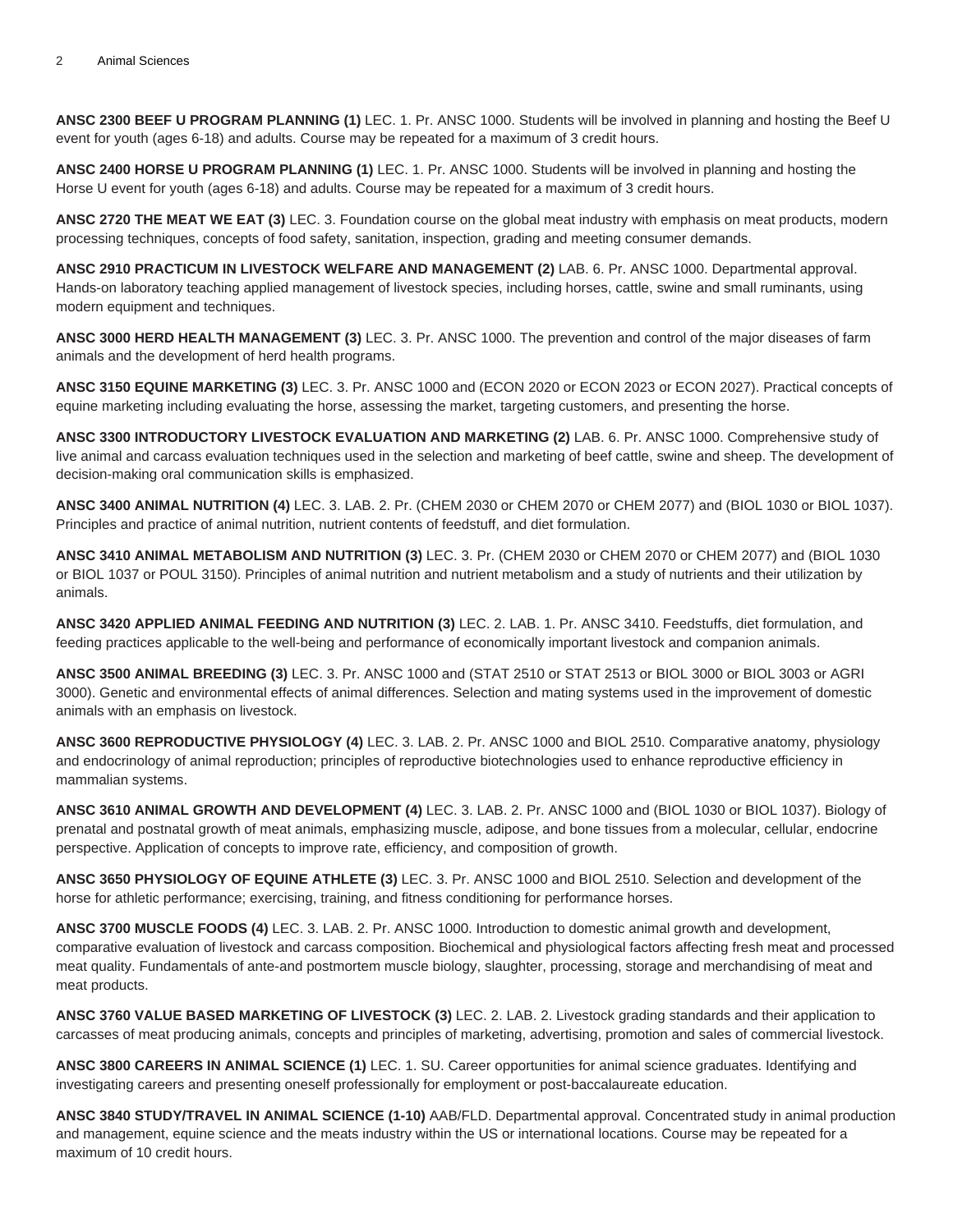**ANSC 4000 MODERN LIVESTOCK SYSTEMS (4)** LEC. 3. LAB. 2. Pr. (ANSC 3400 or ANSC 3420) and ANSC 3500 and ANSC 3600. Overview of beef, dairy, swine and small ruminant production systems. Modern concepts, ideas, and methodology associated with the application of technology to reproduction, breeding, health, nutrition, waste nutrient utilization, and management.

**ANSC 4010 BEEF PRODUCTION (4)** LEC. 3. LAB. 2. Pr. (ANSC 3400 or ANSC 3420) and ANSC 3500 and ANSC 3600. Overview of the beef cattle industry. Modern concepts, ideas and methodology associated with the application of technology to reproduction, breeding, nutrition, management and the use of facilities in a modern beef cattle enterprise.

**ANSC 4050 EQUINE PRODUCTION AND MANAGEMENT (4)** LEC. 3. LAB. 2. Pr. (ANSC 3400 or ANSC 3420 or ANSC 4450) and ANSC 3500 and ANSC 3600. Practical application and integration of nutrition, breeding, reproduction, selection, herd health, and management for efficient horse production.

**ANSC 4150 ADVANCED SKILLS AND CONCEPTS OF EQUESTRIAN SPORTS (1)** LAB. 4. SU. Pr. ANSC 2150. Principles and skills utilized in intercollegiate equestrian and rodeo team competition and management. Issues affecting management, training, marketing, and promotion of animals used in equestrian and rodeo sports. Must be affiliated with the NCEA Equestrian Team or IHSA Equestrian Team in current term. Course may be repeated for a maximum of 2 credit hours.

**ANSC 4300 ADVANCED LIVESTOCK JUDGING (1)** LAB. 4. Pr. ANSC 3300. Advanced course in principles and techniques of livestock selection based on visual criteria, performance records, and other advanced technologies. Course may be repeated for a maximum of 2 credit hours.

**ANSC 4450 EQUINE NUTRITION (3)** LEC. 2. LAB. 2. Pr. ANSC 3410 or ANSC 3400. Principles of digestive physiology, nutrition, and metabolic disorders unique to various classes of horses.

**ANSC 4700 MEAT PROCESSING (4)** LEC. 3. LAB. 3. Integration of topics in meat and non-meat ingredient chemistry and their applications to muscle food processing. Physical, chemical, and sensory properties of fresh and processed meat products.

**ANSC 4800 ISSUES IN ANIMAL AGRICULTURE (2)** LAB. 4. Pr. COMM 1000 or COMM 1003. Issues affecting animal agriculture, dealing with concerns of consumers and activists, involvement in public debate, and the political process.

**ANSC 4810 PROFESSIONAL DISCOURSE IN AGRICULTURE (1)** LAB. 2. Pr. COMM 1000 or COMM 1003. Methods for enhancing effective discourse concerning issues facing the livestock industry.

**ANSC 4920 INTERNSHIP IN ANIMAL SCIENCES (5-15)** INT. SU. Course may be repeated for a maximum of 15 credit hours.

**ANSC 4960 SPECIAL PROBLEMS (1-5)** IND. Departmental approval. Students will work under the direction of staff members on specific problems. Course may be repeated for a maximum of 15 credit hours.

**ANSC 4967 HONORS SPECIAL PROBLEMS (3-6)** IND. Pr. Honors College. Departmental approval.. Course may be repeated for a maximum of 6 credit hours.

**ANSC 4970 SPECIAL TOPICS IN ANIMAL SCIENCES (1-4)** IND. Instruction and discussion of selected current topics in Animal Sciences. Course may be repeated for a maximum of 4 credit hours.

**ANSC 4980 UNDERGRADUATE RESEARCH (2-4)** IND. Departmental approval. Directed research in the area of specialty within the department. Course may be repeated for a maximum of 4 credit hours.

**ANSC 4997 HONORS THESIS (3-6)** IND. Pr. Honors College. Departmental approval.. Course may be repeated for a maximum of 6 credit hours.

**ANSC 5700 MICROBIOLOGY OF MEATS AND OTHER FOODS (4)** LEC. 3. LAB. 1. Pr. BIOL 1030 or BIOL 1037 or BIOL 3200. Microorganisms associated with meat and other foods production, spoilage, and safety with training in both traditional and modern detection techniques May count either ANSC 5700, FDSC 5700, ANSC 6700 or FDSC 6700.

**ANSC 5730 SENSORY EVALUATION (3)** LEC. 2. LAB. 2. Pr. STAT 2510 or STAT 2513. History and methods of sensory testing of food products, factors affecting results. May count only one of the following: ANSC 5730, ANSC, 6730, POUL 5730, POUL 6730.

**ANSC 6700 MICROBIOLOGY OF MEATS AND OTHER FOODS (4)** LEC. 3. LAB. 1. Pr. BIOL 1030 or BIOL 3200 or BIOL 1037. Microorganisms associated with meat and other foods production, spoilage, and safety with training in both traditional and modern detection techniques. May count either ANSC 6700, FDSC 6700, ANSC 5700, or FDSC 5700. May count either ANSC 6700 or FDSC 6700.